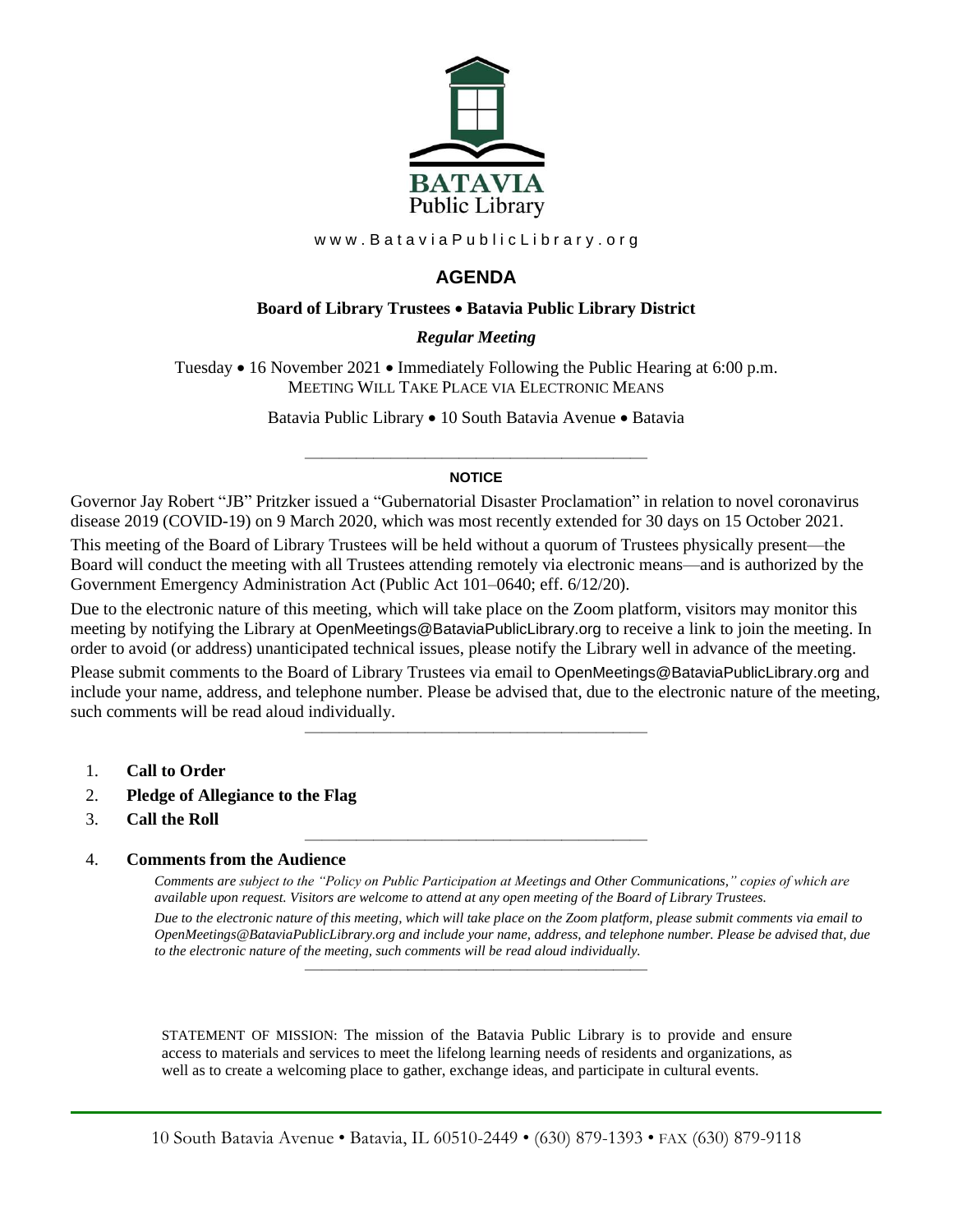## 5. **Approve the Consent Agenda** (ACTION ITEM) {ROLL CALL VOTE}

*Any Board member may request removal of item(s) to the regular agenda for further discussion, or the addition of item(s) from the regular agenda to the consent agenda.*

### a. **Minutes**

(1) Regular Meeting, Tuesday, 19 October 2021

## b. **Expenditures**

(1) Expenditures ("Cash Disbursement Detail Report"): October 2021

## c. **Other Action Items**

- (1) An Ordinance Levying the Annual Taxes for Library Purposes in the Batavia Public Library District, in the Counties of Kane and DuPage, Illinois, for the Fiscal Year 2021–2022 (Tax Year 2021) (ORDINANCE 2021–008) (Standing Committee on Finance / Committee of the Whole)
- (2) A Resolution Approving and Authorizing the Library Director to Execute an Application for a 2021–2022 Illinois Public Library Per Capita Grant (Illinois State Library) (RESOLUTION 2021– 012) (Standing Committee on Finance / Committee of the Whole)
- (3) Illinois Libraries Present: An Intergovernmental Agreement for Joint Purchasing of Library Programs, Events, and Services (Standing Committee on Policy / Committee of the Whole)
- (4) Biannual Review of Closed Sessions, as required by 5 ILCS 120/2.06(d) (Board Secretary / Committee of the Whole)

————————————————————

- (5) RATIFY "Replace Variable-Frequency Drives for Air-Handing Units (General Refrigeration Service LLC doing business as General Mechanical Services)" (Standing Committee on Facilities)
- 6. **Approve the Agenda** {ROLL CALL VOTE}
- 7. **Board Education:** "Reading Financial Reports," presented by Trustee Jennifer M. Culotta
- 8. **Financial Reports:** October 2021
	- 2021–2022 Working Budget
	- 2021–2022 Cash & Investments
- 9. **President's Report**
- 10. **Good News / Comments from the Board**
- 11. **Correspondence and Communications**
- 12. **Director's and Librarians' Reports:** October 2021
- 13. **Future Agenda Items** (REPORT)
- 14. *Next Meetings or Events*
	- *a. Thanksgiving Eve, Wednesday, 24 November 2021, Library Closed at 5:00 p.m.*
	- *b. Thanksgiving (4th Thursday in November), Thursday, 25 November 2021, Library Closed [F]*
	- *c. Day after Thanksgiving, Friday, 26 November 2021, Library Open*
	- *d. Board of Library Trustees (Committee of the Whole Meeting), Thursday, 9 December 2021, 6:00 p.m., Meeting Will Take Place via Electronic Means* — CANCELLED
	- *e. Board of Library Trustees (Regular Meeting), Tuesday, 21 December 2021, 6:00 p.m., Meeting Will Take Place via Electronic Means* — CANCELLED
	- *f. Christmas Eve (Observed), Thursday, 23 December 2021, Library Open*
	- *g. Christmas (Observed) | Christmas Eve, Friday, 24 December 2021, Library Closed*
	- *h. Christmas, Saturday, 25 December 2021, Library Closed [F]*
	- *i. Sunday after Christmas, Sunday, 26 December 2021, Library Closed per "Policy on Holidays"*
	- *j. New Year's Eve (Observed), Thursday, 30 December 2021, Library Open*

#### AGENDA (REGULAR MEETING) • 16 NOVEMBER 2021 • PAGE 2